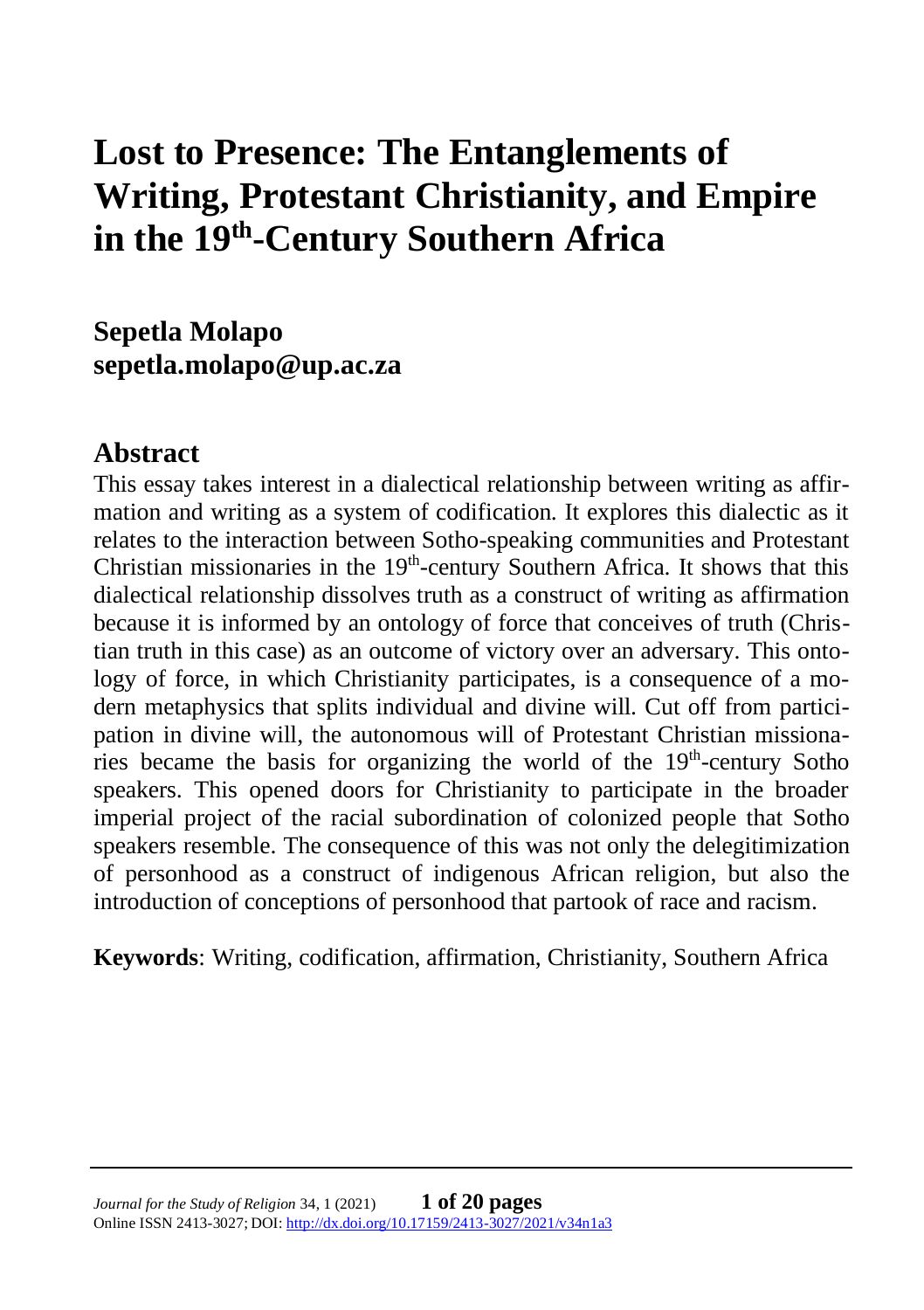# **Introduction**

This essay concerns itself with the dialectical<sup>1</sup> relation between writing as codification and writing as affirmation in the  $19<sup>th</sup>$ -century Southern Africa. It is concerned with writing as a form of organizing the world under conditions of empire and detects in the expanding Christian missionary enterprise a vehicle for ordering and organizing the colonized world in line with imperial aspirations. Christian missions participate in the consolidation of empire because conversion to Christianity, on the part of the subjects of colonization, implies the acceptance of religion as a construct of processes of codification. To convert subjects of colonization to Christianity implies imposing an order where it is understood to be in deficit. This is particularly so if we consider that the phenomena of religion in the 19<sup>th</sup>-century Southern Africa, as elsewhere in Africa, was transmitted via memory. Consequently, it lacked the fixity and homogeneity that accompany the order that writing tries to impose. In the context of  $19<sup>th</sup>$ -century Christian missions, therefore, writing can be regarded as an attempt to order and organize memory in line with religion as a construct of the Enlightenment (cf. Asad 1993). Writing as codification must be understood as a specific area within the broader process of the constitution of Africa as a paradigm of difference that Mudimbe (1988; 1994) outlines and is apparent in the study of law under conditions of imperial rule (Kolsky 2005). Writing as affirmation, on the other hand, is a species of discourse on the gift that is manifest in Mauss (1954), Derrida (Shepherd 2014), and Milbank (2003), among others. If writing as codification is about the fixing and homogenization of the world, so as to realize universal institutions and practices, writing as affirmation points to the acknowledgement of particularity, plurality, and the difference that codification opposes. It regards these as cornerstones in building an inclusive and humane world.

This essay locates the tussle between writing as codification and writing as affirmation within a context of the interaction between Sotho speakers and Protestant Christian missionaries in Southern Africa during the

<sup>&</sup>lt;sup>1</sup> The dialectic is used here with reference to a way of dealing with contradictions, oppositions, and inconsistencies in the search for the truth about God under conditions of colonization. This tradition is often associated with Plato, Kant, Hegel, as well as Marx, among others. However, while using the themes associated with the thinking of these figures, the essay does not side with anyone of them because none of them applied dialectics to circumstances peculiar to colonization.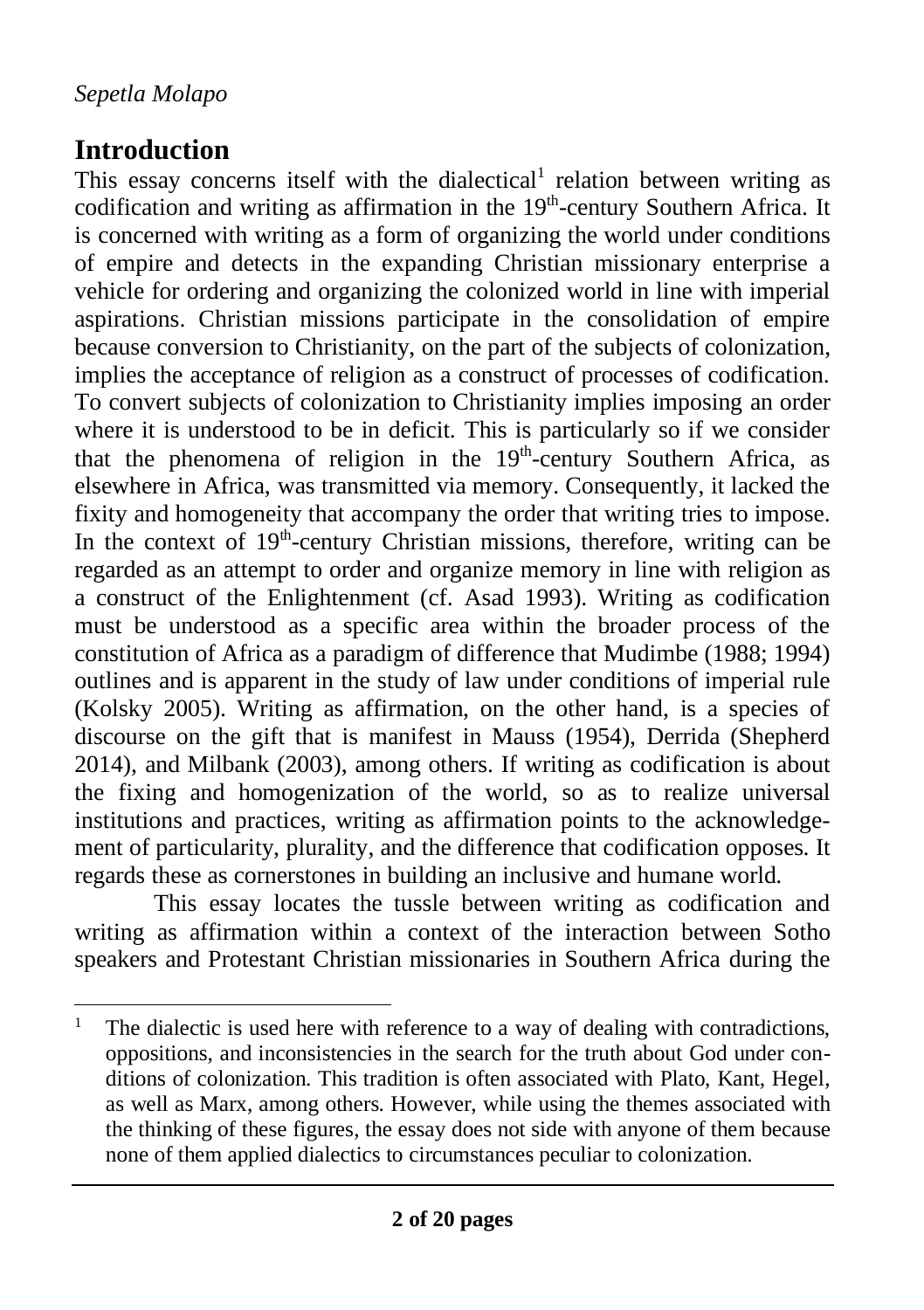$19<sup>th</sup>$  century. It shows that the work of translation by Protestant Christian missionaries furnished an arena for the contest of writing as codification and writing as affirmation. The  $19<sup>th</sup>$ -century interaction between Sotho speakers and Protestant Christian missionaries mainly entered the academic discourse in the  $20<sup>th</sup>$  century and did so via the work of Christian theologians who were concerned with the Africanization of Christianity which they regarded as alienating the African experience (Setiloane 1986; 1976; Manyeli 1995). They shared this concern of Africanizing Christianity with fellow Christian theologians elsewhere in the African continent (Mbiti 1990; Magesa 1997), a concern that has a longer genealogy going back to the work of Kagame (1956) and Temples (1945), among others. While the intellectual work of Africanizing Christianity has succeeded in making the indigenous African culture and languages visible in both the academy and in scholarship, the Christian lenses that inform this scholarship tend to limit the potential of the African culture to articulate its own independent thought apart from Christianity. Thus, while this scholarship has been valuable in the sense that it furnishes the possibility of imagining a Christianity that is African and that challenges Western impositions that came with 19<sup>th</sup>-century European missionaries, it can still be accused of limiting the intellectual potential of African culture by perpetually subjecting it to a Christian gaze. While this interaction has been cast broadly on the basis of interest in the Africanization of Christianity, very little or no effort has been made to cast this interaction on the basis of the framework of empire. The consequence of this has been the neglect of codification as a strategy that performs the work of empire. Although codification is beginning to surface in recent scholarship (Molapo 2019), it is not explicitly located within the framework of empire. This is the neglect that this essay tries to address. The essay is conceptual and explorative and relies on a reading of both the archives of Protestant Christian missionaries and the indigenous African religion.

## **The Displacement of Writing by Writing**

The tussle between writing as codification and writing as affirmation is manifest in the hostility that Protestant Christian missionaries (and other Christian missionaries) had towards a belief in the ancestors. This tussle therefore articulates around an opposition to the idea that dead others (specifically, dead others directly related to the living by blood) are an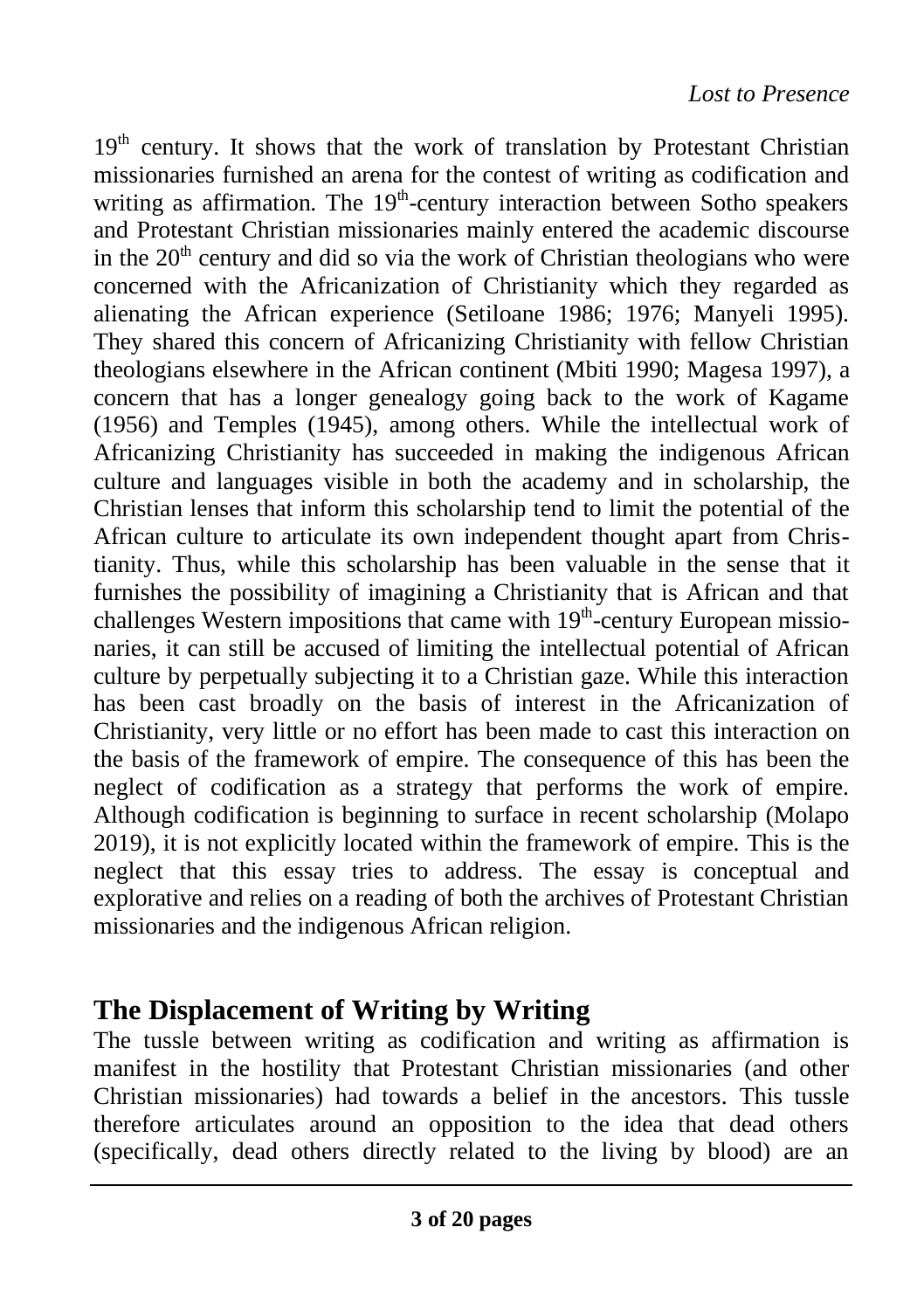affirmation of the experience of the world of the living. Protestant Christian missionaries oppose the idea that the experience of the world of the living cannot be thought of in the absence of others who are lost to death. Those who are lost to death are sacred (set apart) because death is the habitation of divinity (i.e., divinity is thought of in relation to loss) (cf. Molapo 2019). To die and take one's place among the dead is to always come before the living. The dead as such have priority of place over the living. The affirmation of the dead others as what comes before (and what is constitutive of the experience of the life of the living) got delegitimized in the  $19<sup>th</sup>$  century because Christianity foregrounded writing as a system of codification in its appropriation of local understandings of divinity. This process delegitimized the understanding of the dead others as an affirmation of the experience of the world of the living because it positioned what is available and present (and not what is lost) as ground for the experience of the world by the living. In place of writing as affirmation (of what comes before because of loss), it placed writing as a system of codification (i.e., writing as a process of making available what ought to be lost to death).

The idea that the dead others (or loss) furnish the condition of possibility of experience of the living (or that what comes before is an affirmation of what is), is one of the key themes of indigenous African religion and must be appreciated in relation to religious constructions of time. These constructions of time pertain to time as something that is available to emotionality and time as a reality entirely lost to emotionality. The first dimension of time is evident within the cult of balimo (the ancestors). Time here depicts a connection to emotionality because it signals the link between the living and the departed loved ones (i.e., the intimacy of memory and loss). This connection of memory and loss is of paramount importance because it speaks to the coconstitution of affirmation and experience. This is to say that at some stage affirmation itself was once an experience constituted via loss (the loss to death of loved ones) and as it became experience lost to death, it became constitutive of experience. Therefore, affirmation as such is never fundamental or foundational because it never arrives at a closure. Affirmation always already presupposes something else that comes before (in this case, others lost to death).

It is significant to also note that the connection of memory and loss (i.e., death) does not only speak to the coconstitution of affirmation and experience, but that this coconstitution denotes the connection between time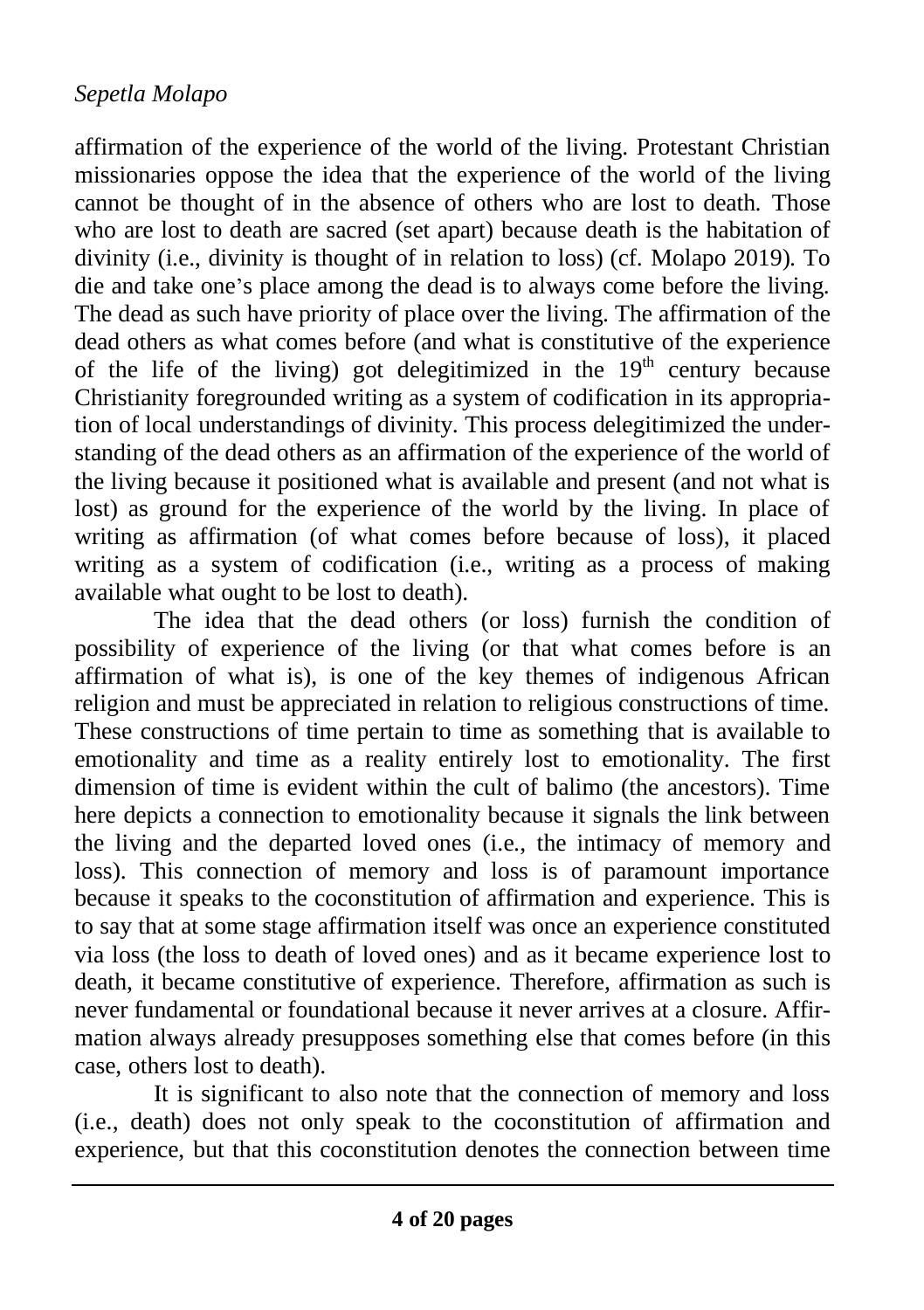and space. That is, the coconstitution of affirmation and experience occurs in space and time. It is not an abstract or imaginary occurrence. It is of crucial importance therefore to realize that the coconstitution of affirmation and experience is impossible outside of others whose arrival is expected in the future (i.e., outside of the interconnection of memory, loss, and reception). This expectation of others (whether they are received through birth or as strangers), positions experience as having not only a past but also a future towards which it is directed. It is precisely this interconnection of memory, death, and reception that those writing on indigenous African religion are missing (Mbiti 1990; Setiloane 1986; Magesa 1997).

The second dimension of time, viz, of time as a reality entirely lost to emotionality<sup>2</sup>, is apparent in the cult of the one-legged one (Setiloane 1986) who is often interpreted as the figure of molimo or African divinity. Unlike the dead others (the ancestors), the one-legged one appears to be someone other than human. This is the one who comes before but is not human and this absence of personhood is apparent in the very reference to this one as the one-legged one. To say that the one-legged one is someone other than human, is to situate affirmation before personhood and to regard personhood as always deriving its affirmation from a moment or event that presents personhood with its own affirmation. Reference to the one-legged one therefore breaks the endless chain of affirmations that derive from a lost personhood. This break points to personhood as deriving its affirmation from a before, an event that is outside of personhood itself. However, this affirmation that is other than human, is not a closure because it presupposes something that comes before. The indigenous African religion in its  $19<sup>th</sup>$ -century Sotho expression does not seem to say what it is that comes before what is otherwise than human but leaves the question of the before what is other than human open.

The consequence of the loss of time to emotionality manifest in the cult of the one-legged one, is the rupture of memory and loss (i.e., loss of loved others). This rupture is of crucial importance because it suggests the possibility of speaking about experience in relation to a different modality of

<sup>&</sup>lt;sup>2</sup> Emotionality is used here to denote the availability of life to an embodied experience. It is not used, for instance, in the manner found among thinkers of negritude where it is in opposition to reason. The idea of affect is perhaps closest to the way in which emotionality is used in this essay.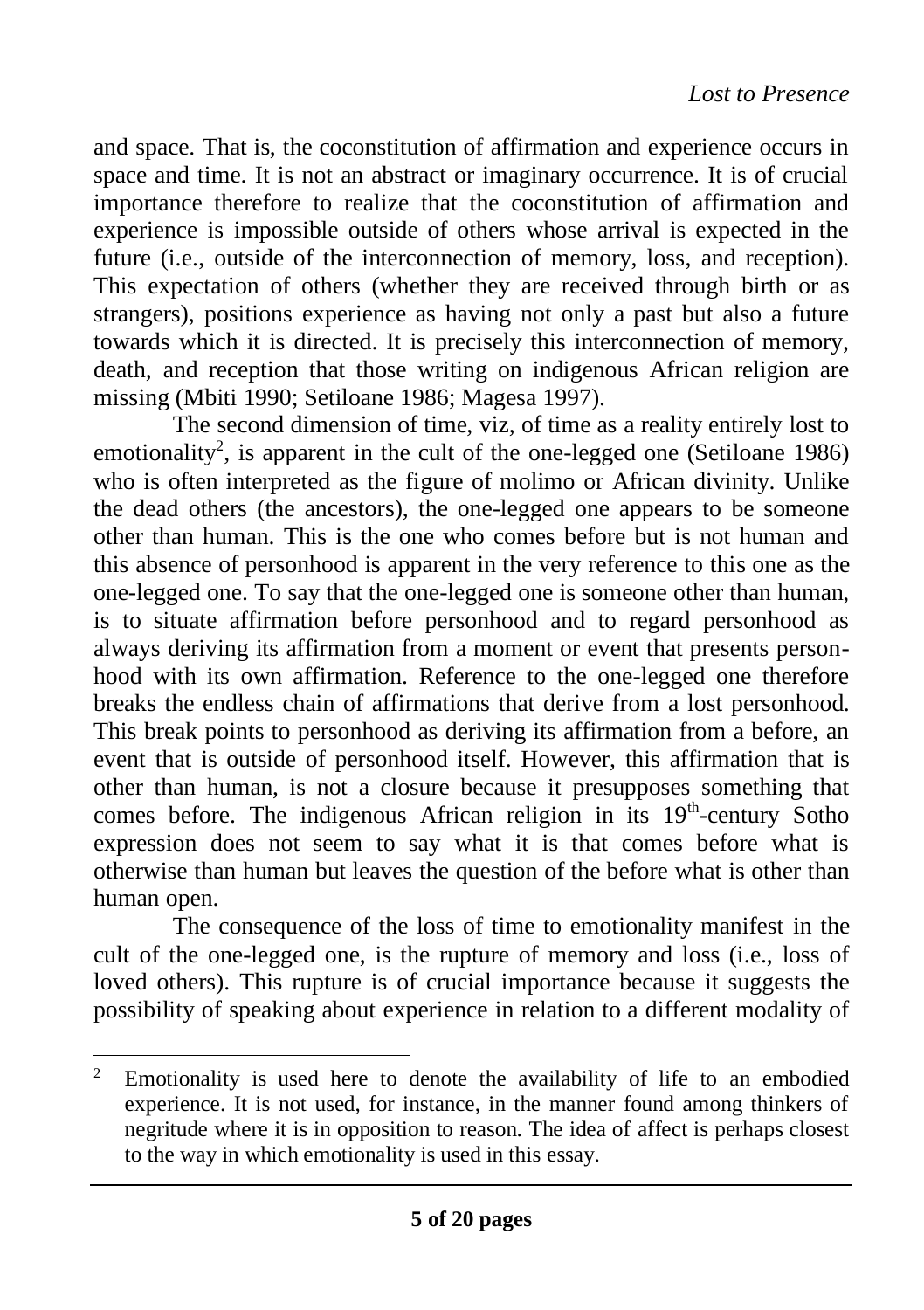temporality which is outside of the reference to the past, the present, and the future. This is a modality of temporality that approaches experience on the basis, not of beginnings and ends, but of one that seeks an exit from beginnings and ends and therefore from time as we know it. The concern of this modality of temporality appears to be with what comes before time as we know it and time as available to emotionality and language. This is where the cult of the one-legged one appears to situate the conversation about the subject matter of experience (i.e., the experience of personhood). It points to something else (a before) that accords this experience with its condition of possibility – the thing that makes beginnings and ends possible in the first place and the thing without which beginnings and ends are incomprehensible. This is where the richness of the cult of the one-legged one becomes apparent. It creates room for thinking about experience in relation to a more originary form of loss that time, as we know it, presupposes (i.e., outside of the interconnection of memory, loss, and reception). Here we are in the realm of the affirmation that comes not with (lost) personhood, but with what is otherwise than personhood (the thingness of life).

That the one-legged one (the figure of molimo) points to a different modality of temporality outside time as available to emotionality and language, is evident in an examination of the Sotho language structure. In its classification of nouns, the Sotho language structure puts persons in the first class of nouns (Mokoena 1998:71). This can be regarded as a class of nouns signaling the availability of time to emotionality and language because logically it is a class of nouns depicting persons who are beings of emotionality and language. Molimo, however, belongs to the third category which is not a category of nouns depicting persons, but one that depicts things. *Moholi* (*mist*) and *mose* (*dress*) are examples of nouns in this category. Seemingly, this is a category of things without emotionality and language. This is to say, it is a category of things that neither possesses emotionality nor language. The distinction therefore between time as available to emotionality and language, and time as lost to emotionality and language, appears to be deeply embedded in the Sotho language structure itself. One could argue as a result that the notion of molimo as affirmation is one that the Sotho language structure confirms. It is precisely the idea of molimo as a construct of a structure of affirmation that the contemporary epoch has forgotten. This epoch has forgotten molimo as what is prior to time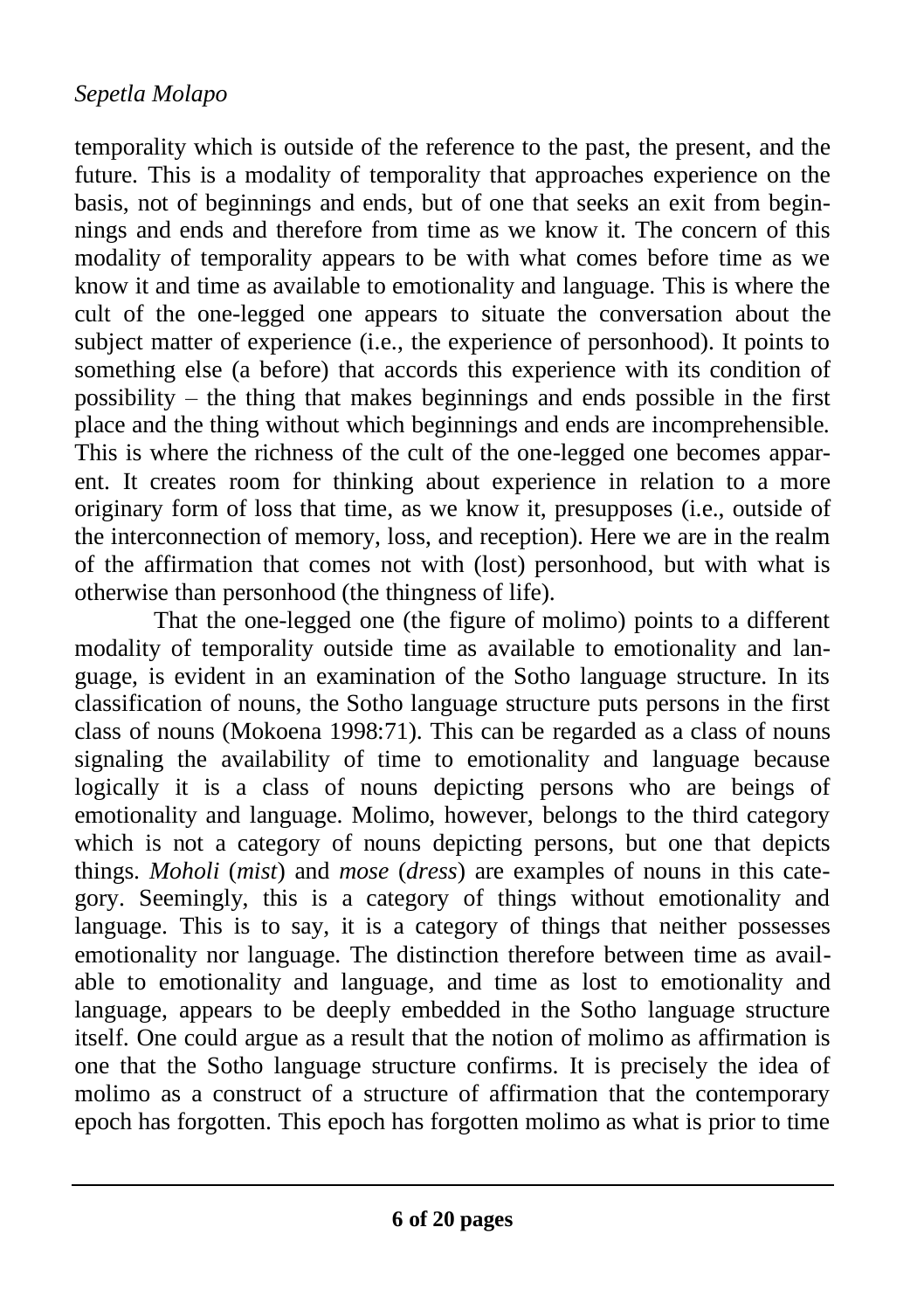as available to emotionality and language and as what makes time as available to emotionality and language possible in the first place.

The constitution of personhood as something that always already points to something else other than itself and as something that derives its worth from an elsewhere that, in the ultimate end, furnishes the condition of possibility of questioning time as we know it, got lost with the introduction of Christianity in Southern Africa in the  $19<sup>th</sup>$  century, as it did elsewhere in the African continent. It specifically got lost with the translation by the Christian missionaries of molimo as the Christian God. The process of the translation of molimo as the Christian God foregrounds writing as a system purely of codification. The consequence of this process is the extraction of molimo from its passage (and therefore from loss) and context because it is as a system of codification that writing is opposed to loss. It is as a system of codification that writing makes available what passage and loss claim and claim as constitutive. Writing as a result freezes life in space. It is this freezing of life in space that generates a crisis for personhood as a construct of indigenous African religion in the  $19<sup>th</sup>$  century because it introduces an ontology that functions primarily to deny difference. This denial of difference becomes apparent with the elevation of race and racism as defining features of the colonial modernity.

The process of the translation of molimo as the Christian God (i.e., the process that foregrounds writing as codification) is evident in the writings of a number of Christian missionaries working among Sotho speakers in the 19<sup>th</sup> century. These include John Moffat, Eugene Casalis, and Samuel Broadbent. We focus on this process with specific reference to John Moffat because he was, according to Setiloane (1986), senior to both Casalis and Broadbent, while younger Christian missionaries tended to rely on his translation work. In translating the term 'molimo' as the Christian God, Moffat makes a set of interesting observations which point to a different modality of temporality than that assumed by Christianity. First, he states that the Sotho language structure (Setswana in this case) does not permit of molimo to be referred to as a person (a being). This is because in the classification of nouns, molimo belongs to the third category of nouns, which is the category denoting things and not persons (i.e., beings) (Moffat 1842:261). Second, that molimo is not a being, he says, is manifest in reference by the local populations to molimo as 'selo' – a thing. Third, as 'selo' – a thing – molimo is understood to reside in the underworld, the belly of the earth. Having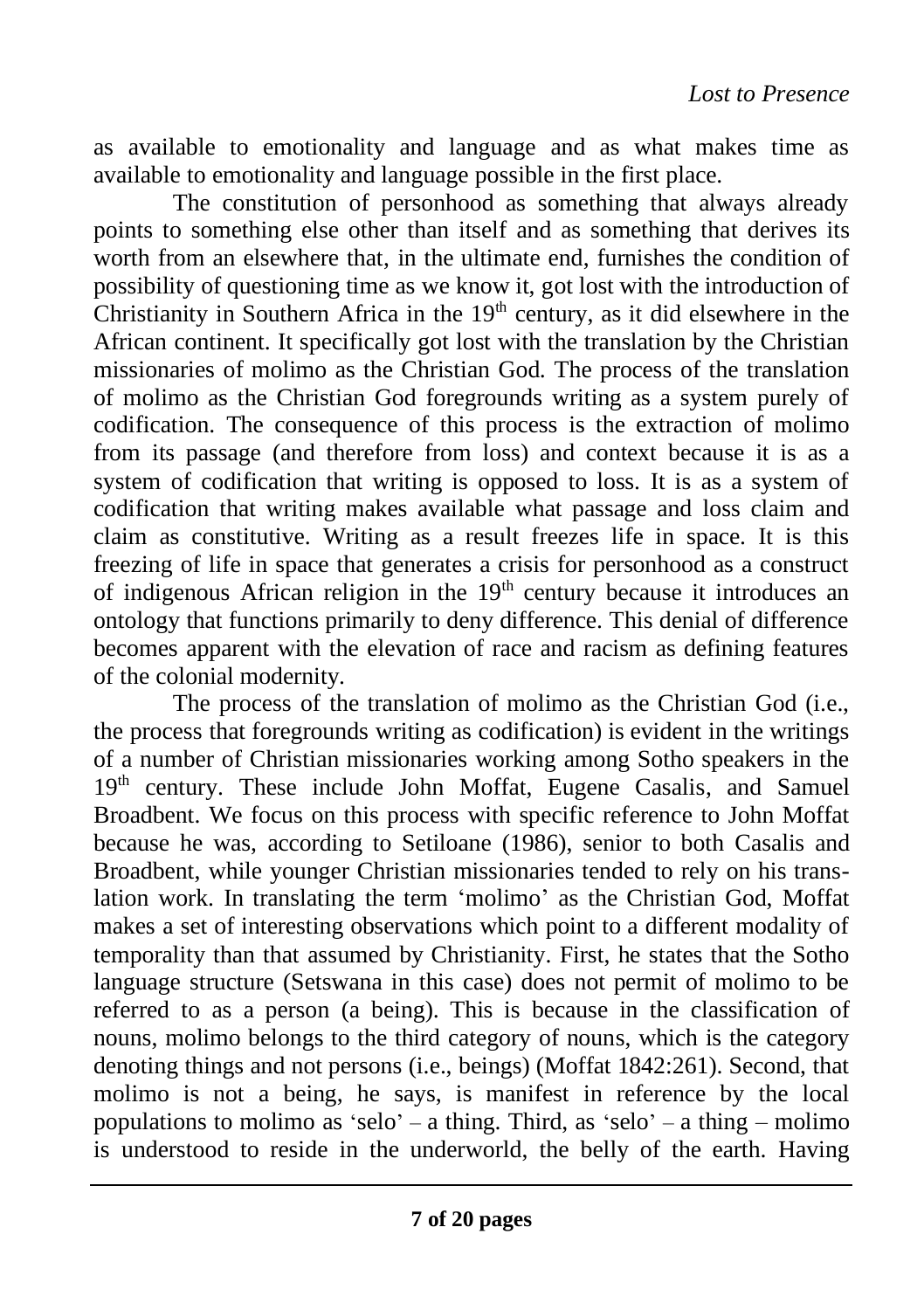carefully made these observations, Moffat would nonetheless proceed to extract molimo from this metaphysics and constitute molimo as the Christian God. By so doing he dislodged the  $19<sup>th</sup>$ -century Sotho speakers from their own epistemological paradigm into a Christian and colonial one.

The direct consequences of this project are that first, molimo becomes a father and as father molimo ceases to be 'selo'. This is because by becoming a father, molimo becomes a being and acquires personhood. Molimo becomes a he (male person) and ceases being the great 'it' (Mbiti 1990; Moffat 1842:261). It is as father and the figure of the Christian God that molimo's residence moves from the underworld to heaven (above). The direct result of this is the introduction of a European and Christian form of patriarchy that dispenses with patriarchy as a construct of the  $19<sup>th</sup>$ -century Sotho cultural forms (Molapo 2019). The indirect result of this revolutionary move is that this retreat into personhood by the divinity, elevates the present sense of time and gives it priority over time as always already lost to emotionality. This is because this move makes molimo available to language in which case molimo becomes the cornerstone of an orientation that has the mapping of the world and reality as its chief preoccupation. Molimo becomes the cornerstone of an orientation to the present sense of time because it is as written that he becomes the Christian God. It is writing that performs the task of constituting molimo as the Christian God. Molimo becomes the Christian God because writing as a system of codification constitutes him as such. Writing removes molimo from its location in the great eternal passage (permanent loss) and makes molimo subject to codification (in which case molimo becomes available in the here and now).

By casting molimo as written and as the Christian God (i.e., as the figure of presence<sup>3</sup>), the Christian missionaries foreclose the possibility of thinking about personhood (i.e., the experience of being human) outside of time as available to emotionality and language. They shut the rupture between memory and loss which is crucial to the questioning of the authority of the present sense of time in the definition of personhood. This surrenders personhood to the authority of the present sense of time in which case it emerges as a construct of ontotheology. As a construct of ontotheology, it is

<sup>&</sup>lt;sup>3</sup> Presence is used broadly here to denote a move towards a Christian ontology that opposes the priority of what is otherwise than presence. The unintended consequence of this is an opposition to difference.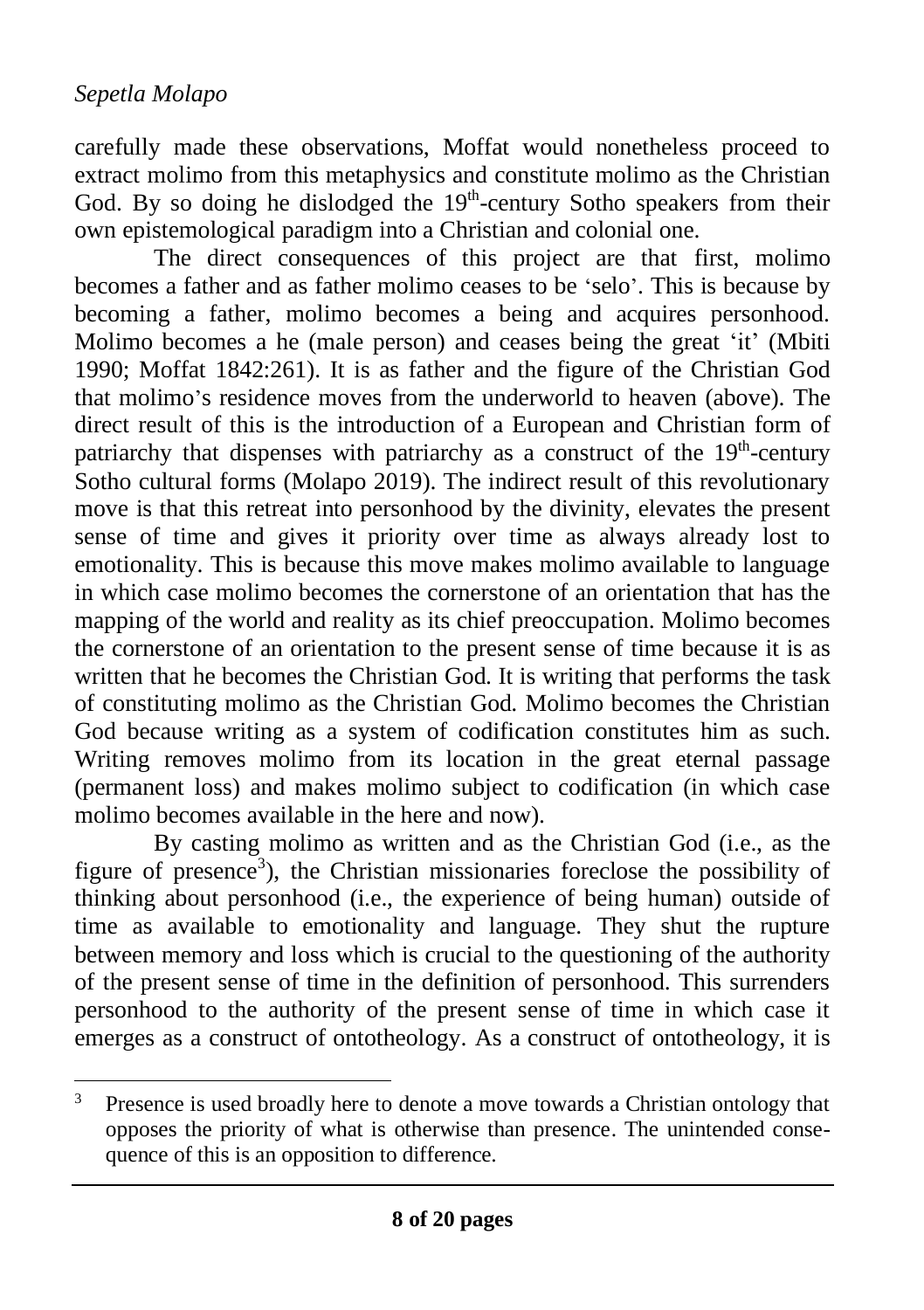no longer concerned with others who came before (i.e., with loss as constitutive of experience). What remains of it is only an anticipation of reunion with others (i.e., saints in the aftermath of the Day of Judgment) and therefore carries an orientation to the future. If there is anything that the era that begins with the arrival of Christian missionaries in 19<sup>th</sup>-century Southern Africa did, it was the repositioning of personhood as the work purely of presence as a construct of Christianity. As the Christian God, molimo substitutes for the constitutive role of others and becomes the foundation for the new experience of personhood that arises with the localization of Christianity. This opens the door to the possibility of speaking about personhood in essentialist terms because writing positions molimo as having nothing before him (i.e., as the Alpha and the Omega). The implication of Christianity in race and racism becomes apparent in this move. This is because the choice for a modality of temporality that fixes life in space in the imagination of localized Christianity, is a choice for ethnocentrism. It is a choice for the organization of the world of  $19<sup>th</sup>$ -century Sotho speakers in line with imperial and colonial aspirations in which case they have become part of a universal community of believers. That this community, however, is born out of a negation of difference and is therefore a racist enterprise geared towards assimilation, should be apparent.

## **The Work of Forgetting**

The displacement of the theme of loss from imaginations of personhood or the experience of being a person, which accompanies the positioning of molimo as the figure of presence, finds concrete expression in Christian texts written in local languages (Sotho languages in this case). This is to say that the emerging Christian discourse that positioned molimo as the figure of presence, found anchor in texts that 19<sup>th</sup>-century Sotho speakers could access in their own languages. If we consider that language is who we are (Mignolo 2003:669) and not just an aspect of who we are, then we realize that these texts facilitate a process of the embodiment of molimo as the figure of presence and the dismissal of loss as constitutive of personhood. These texts do not just aim to colonize the mind but seek to capture the embodied experience of the 19<sup>th</sup>-century Sotho speakers. Those who, like Ngũgĩ (1986), regard colonization as a phenomenon that can be spoken of in relation to the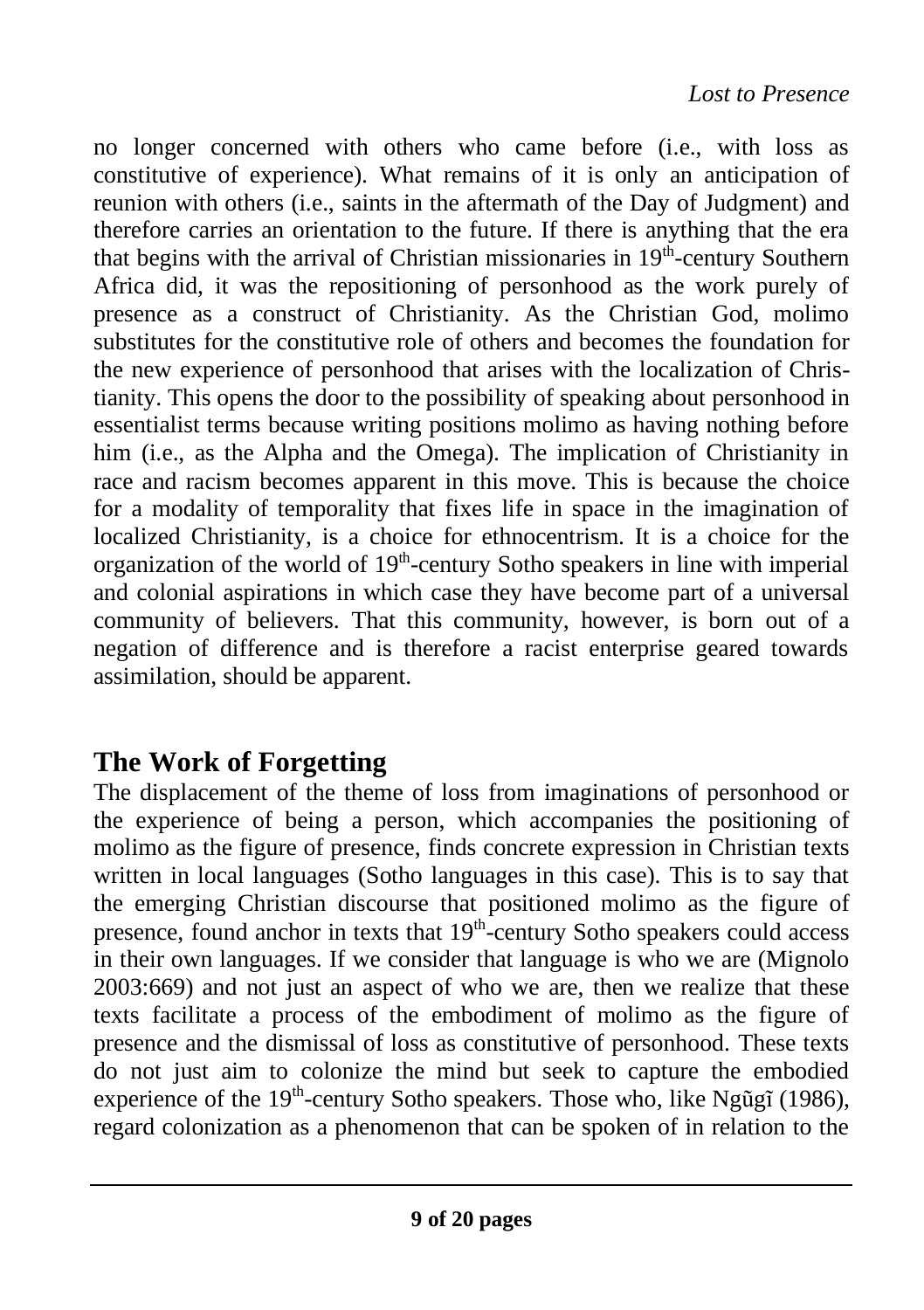capture of the mind, are missing out on the extent to which it is, in essence, a capture of the whole person. These texts do not just seek to communicate molimo as the figure of presence, but also function as instruments of forgetting. This is the forgetting of writing as affirmation and divinity as something other than presence. This section wants to pay attention to this process with reference to the Lord's Prayer.

The process of locating molimo as the figure of presence in texts meant for consumption by 19<sup>th</sup>-century Sotho speakers, is apparent in a conversation between Broadbent and some Barolong men in his company (Broadbent said that these men were his servants). In this conversation, Broadbent tried to communicate the Lord's Prayer that he had translated into Serolong, the Sotho dialect of the group of men who were in his company. He began with the first line of the Lord's Prayer, 'Our Father who is in heaven' and then paused to ask his interlocutors who this Father is to whom the Lord's Prayer refers. To his surprise, none of these men knew to whom the Father in the Lord's Prayer referred – this includes those who regularly attended Christian services. However, when he rephrased the question and asked who the origin and source of all things is, all exclaimed together and said 'madeemo' (molimo) (Broadbent 1865:81). Of course, Broadbent argues that the fact that these men had never heard of a Father in heaven is proof of their ignorance and by that token, their backwardness. This claim to backwardness, of course, makes apparent the intimacy of 19<sup>th</sup>-century Christianity and evolutionary thinking that conceived of non-Europeans as lower races on the evolutionary ladder.

Two things become apparent in this conversation between Broadbent and his interlocutors. The first is obvious and has to do with the fact that Broadbent's translation of the Lord's Prayer aimed to concretize in text the communication of molimo as a Father in heaven and therefore as the figure of presence. Text in this case functions not only to concretize and facilitate the casting of molimo as the Christian God in which case molimo becomes a product of writing as a system of codification, but it also maintains the excavation of molimo from its location in death and the eternal passage (i.e., loss). The connection therefore between writing as affirmation and molimo as something other than presence, became severed in text (the Lord's Prayer in this case). This is the point that is apparent in Broadbent's translation of the Lord's Prayer into Serolong. The second is a more subtle point, but one that is nonetheless connected to the first and concerns the fact that the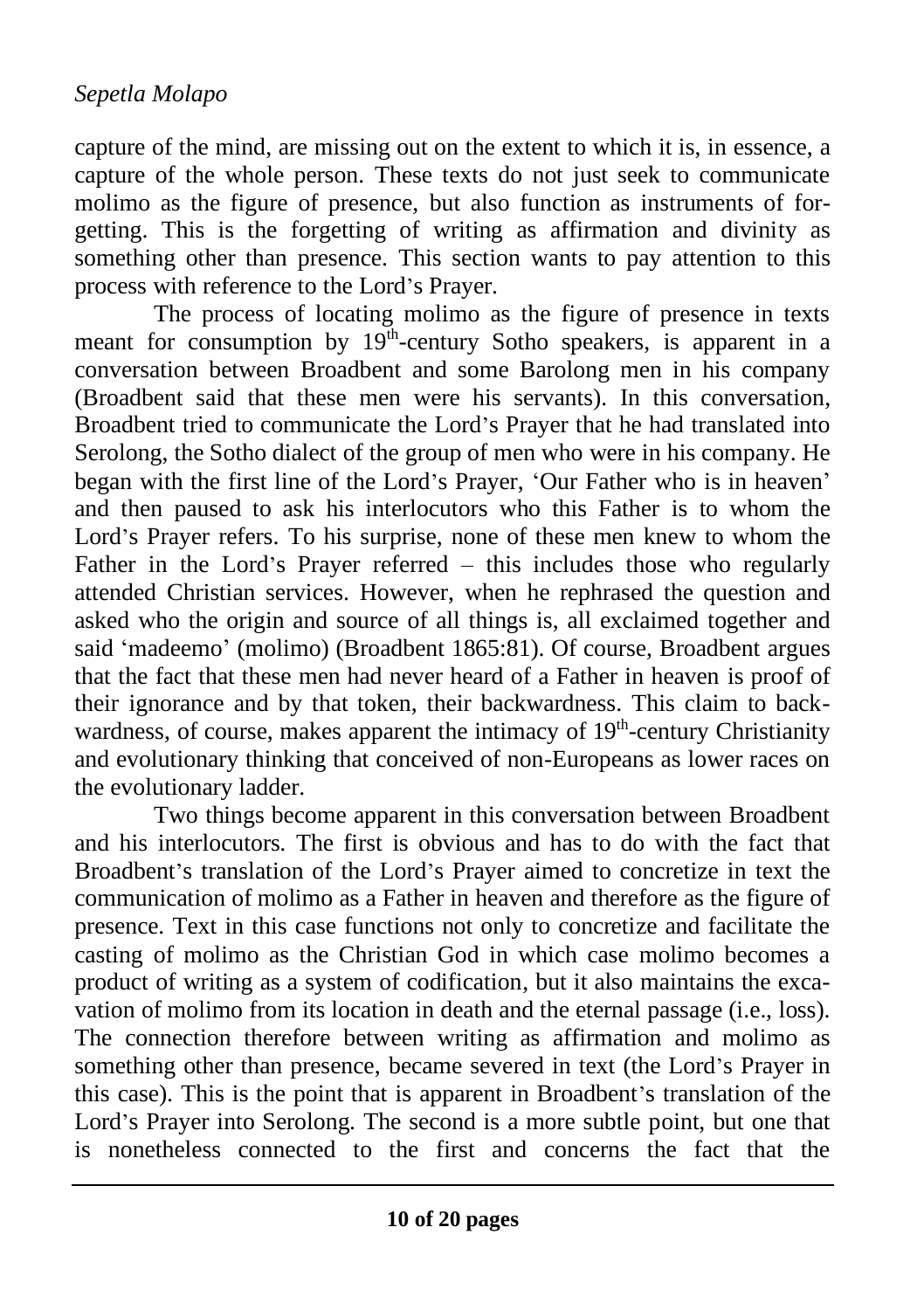communication of molimo as a 'Father in heaven' is at the same time an attempt to reorder or inaugurate a new way of accounting for creation. These two issues cannot be separated because the communication of molimo as Father in heaven (and therefore as the Christian God) aims to recast anew the question of creation and what other is in the 19<sup>th</sup>-century Southern Africa.

That the communication of molimo as a Father in heaven casts anew the epistemic account of creation in the  $19<sup>th</sup>$ -century Southern Africa, is evident in the difference between Broadbent and his Barolong interlocutors. This difference coheres around the question of the connection between divinity and the work of creation – divinity and what is other. While Broadbent understood and tried to communicate creation as the work of molimo (now cast as the Father in heaven), it is apparent that his interlocutors held a different viewpoint. His interlocutors understood and approached creation as something other than the work of the Father in heaven. This point is made clear in their response to Broadbent that they have never heard of a Father in heaven. This is a crucial point that should not go unnoticed because it implies that while both parties agreed on the connection between divinity and creation, they differed on what the appropriate modality of understanding the connection between divinity and creation should be. Broadbent, on the one hand, advanced a view that claimed that creation is the work of presence. Of course, in this context this means that it is the work of molimo, understood as expunged from death in order to guarantee life. This modality, as a result, accounts for creation on the basis of an expulsion of death.

This is what presence means in this context: It is the expulsion of death from divinity. Broadbent's interlocutors, on the other hand, accounted for creation by claiming that which the Father leaves behind and opposes, namely death. They regarded creation as something other than the work of the Father and therefore of presence. This is a crucial point which suggests that these men engaged Broadbent from the point of view of a radical movement that does not question death. It is this radical movement that the translation of the Lord's Prayer into Serolong tried to nullify. It is rather simplistic and ethnocentric as a result for Broadbent to dismiss his interlocutors as ignorant because they have never heard of a Father in heaven. What should be clear is that their account of creation emanated from an epistemic position that differed from that of his.

The consequence, by Broadbent, of seeing creation via a modality that foregrounds the present sense of time is that it reduces creation and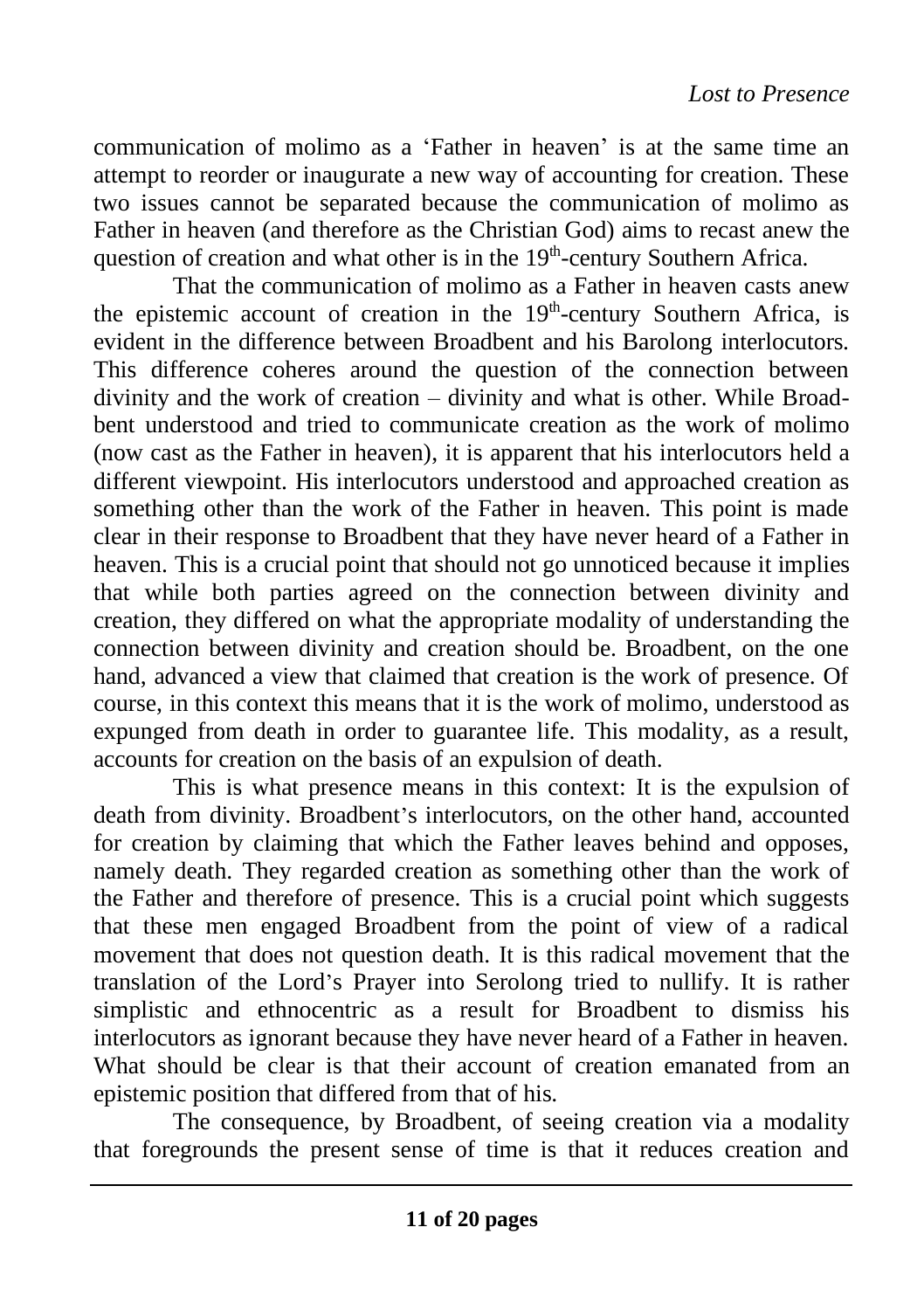makes it a product purely of a self-referential model that knows nothing outside itself. This model is blind to exchange and to the extent to which creation is always already a product of exchange (i.e., the exchange of presence with what is anterior to it). Because it is blind to exchange, it is oblivious to the priority of what comes before, what is other. Consequently, only in the form of a totalizing system, it tries to account for creation. Creation, in this case, can only be a consequence of a system of totality in the Levinasian sense (Levinas 1969). This in its own suggests proximity between this model and violence. This is because a model such as this can only derive its existence and legitimacy via a process of incorporation because it does not know a surrender to what is other (and is therefore blind to truth as a product of persuasion). Although in this context this violence is epistemic, it also could result in physical violence in cases where communities resist conversion and incorporation to Christianity, as it was the case during colonization. Indeed, this violence points to the intimacy of race and racism in the  $19<sup>th</sup>$ century Christian missions in Africa. The radical movement that questions molimo as the figure of presence, opposes this violence because it stands for openness and exchange with what is other.

The account of creation that foregrounds a model of presence, such as the one we see in Broadbent's translation of the Lord's Prayer into Serolong, signals a disregard of an appreciation of the sacred role or function of what is other (what is anterior to presence or the self). Consequently, this model cannot fully mediate the experience of community, if by 'community' we understand exchange with what is other or relationality (Milbank 2003; Nancy 1991; Molapo 2019). This is why it finds in interiority a secure place from which creation can derive its account. Of course, an account of creation that has interiority as its foundation, can only reinforce racial practices because it is a departure from others. Broadbent's model is a model of creation as a construct of an interiority because it is a consequence of the departure of molimo from death and therefore from the materiality of the world<sup>4</sup>. It is a model that has as its basis a Protestant understanding of religion as movement from the outside (from the materiality of religion and therefore from death) to the inside (the devaluation of embodiment) (cf. Asad

<sup>4</sup> It is in this regard that we should appreciate Cesaire's critique of Tempels' dematerialization of Bantu philosophy for racial and colonial exploitation (Cesaire 1955:57-58).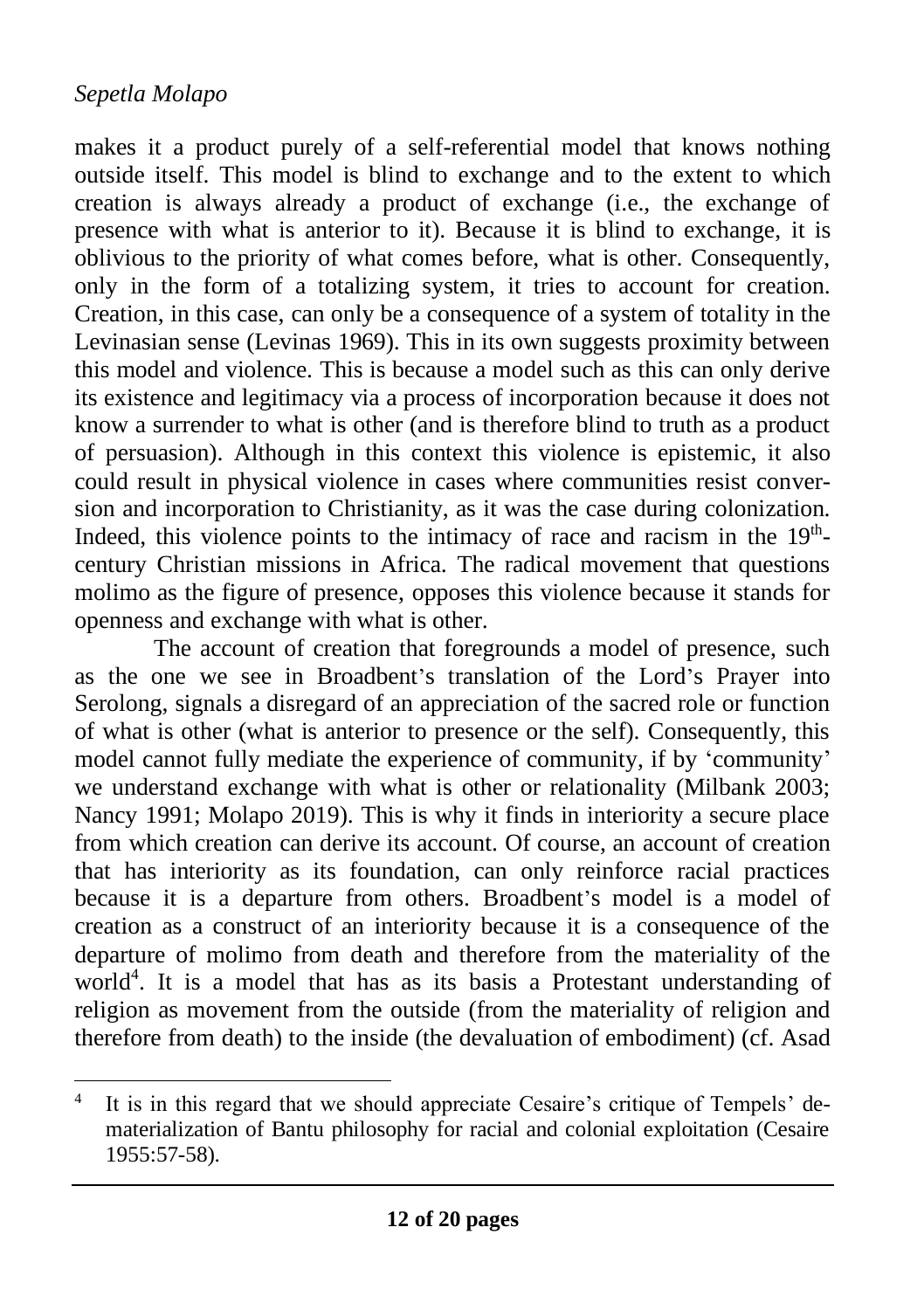1993). The radical movement that does not question what comes before, on the other hand, represented by Broadbent's interlocutors, appears to have as its foundation, the appreciation of the sacred role of what comes before presence, what is other. Community, or the exchange with what comes before, appears to be precisely the foundation of this movement that Christianity has tried to dissolve. This movement stands opposed to the codification of life which accompanies the casting of molimo as the Christian God. The forgetting of molimo as what is prior to presence, and writing as affirmation, is what Christian texts meant for consumption by  $19<sup>th</sup>$ -century Sotho speakers seeks to achieve. In this way, indigenized Christianity (as is the case with the translation of the Lord's Prayer into Serolong) works against the radical movement that does not question what comes before, even what comes before the present sense of time.

## **The Rupture of Loss and Love**

In the ultimate end, the centrality of writing as codification to discourse about molimo leads to the rupture of loss and love. This is because, by making molimo available (i.e., by making molimo Father and a figure of presence), writing separates divinity from death and makes death the thing that divinity must overcome in order to secure life. The separation of divinity and death is, among other things, a separation of loss and love because in indigenous African religion, death belongs together with divinity and therefore with loss. As passage, death always points to divinity (i.e., to what is other by virtue of loss). It points to that which is constitutive of experience. If the realm that is constitutive of experience in the world is the realm of others (i.e., others lost to death; the other lost to memory), then such is the realm from whence love issues. This is because as ethical responsibility, love issues as the command of the other. It is the gift of others lost to death and the one lost to memory. As such, love is a demand of loss (i.e., to love is to give what cannot by any means belong to the person as the work of affirmation). Consequently, to love is tantamount to sharing an impossible gift. The circulation of this impossible gift is precisely what ought to comprise human social interactions. This is a gift that cannot be given in the manner of things which one can possess as one's property.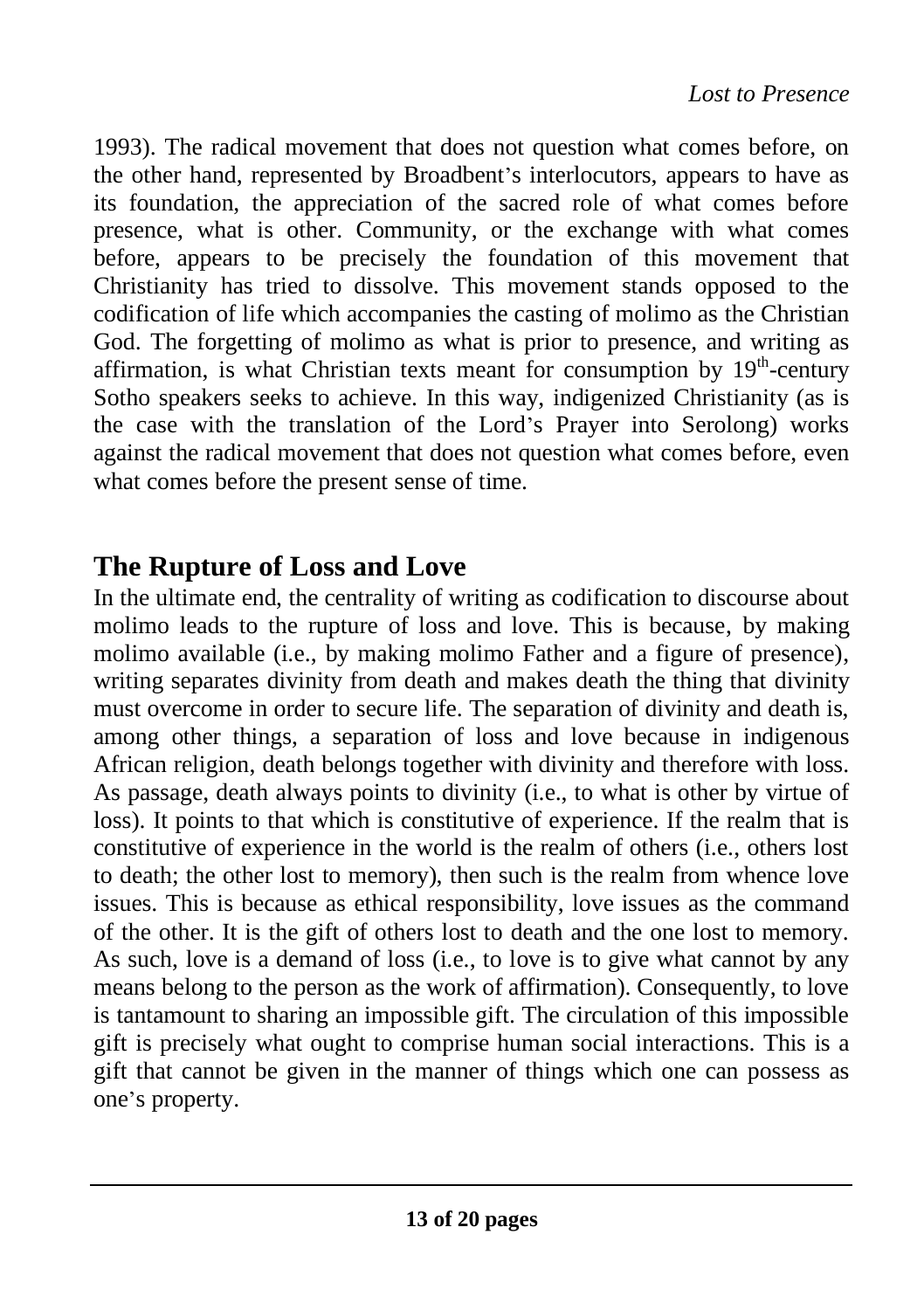It may be important to note from the outset that the exit that the elevation of the present sense of time seeks from death, implies a denial of love as a gift of loss and therefore as impossible gift that is nonetheless essential for the imagination of social and political life. This exit is a denial of the prior call of the other (who is lost to death and the one lost to memory) as the prism for the disclosure of the self. It is a movement in opposition to the work of affirmation. The movement that is in response to the prior call of the other is a movement that embraces death because its characteristic feature is the acceptance of the very impossibility of the realization of the self as closure that the present sense of time presupposes. This is because it is presented as open and always in exchange – an exchange that is a response to the prior invitation of the other that selfhood and the fact of being in the world can ever find expression. Love as a gift of loss, as a consequence, concerns sharing with others what cannot derive from the realm of the possible. This sharing entails an outward movement that does not have the self at the center because it is a movement that is a response to the call of the other. Consequently, this is a movement of death (i.e., of loss) from which there is no exit because it renounces the possibility of the realization of the self as closure. Love as a gift of loss as such consists in the intimacy of divinity and death.

In place of love as a gift of loss (or simply the gift of loss), the localization of Christianity places the gift of the Son whose death avails the resources that are necessary for the final overcoming of death in the aftermath of the Day of Judgment. The gift of the Son who has to guarantee divinity's victory over death through a submission to death (sacrificial death), presents an interesting occasion because his death signals a refusal of loss via resurrection. His, nonetheless, is a movement of love and therefore of ethical responsibility towards others, even if it makes love the gift of the possible. Yet, what is remarkable about this love is that it appears to give priority of place to the self over the other. This is because the command to love the other (the neighbor), which the Son issues, has the self as the point of departure. One is commanded to love the neighbor as one loves oneself (Mt 22:39). That the priority lies with the self in this move of love, is apparent. The command to love in this case, even if it is the command of divinity, is devoid of death (i.e., devoid of a recognition of what comes before). Consequently, even as it inspires ethical responsibility, it does so on the terms of the self. The gift of the Son as a result, even if it is the gift of love, remains the gift that does not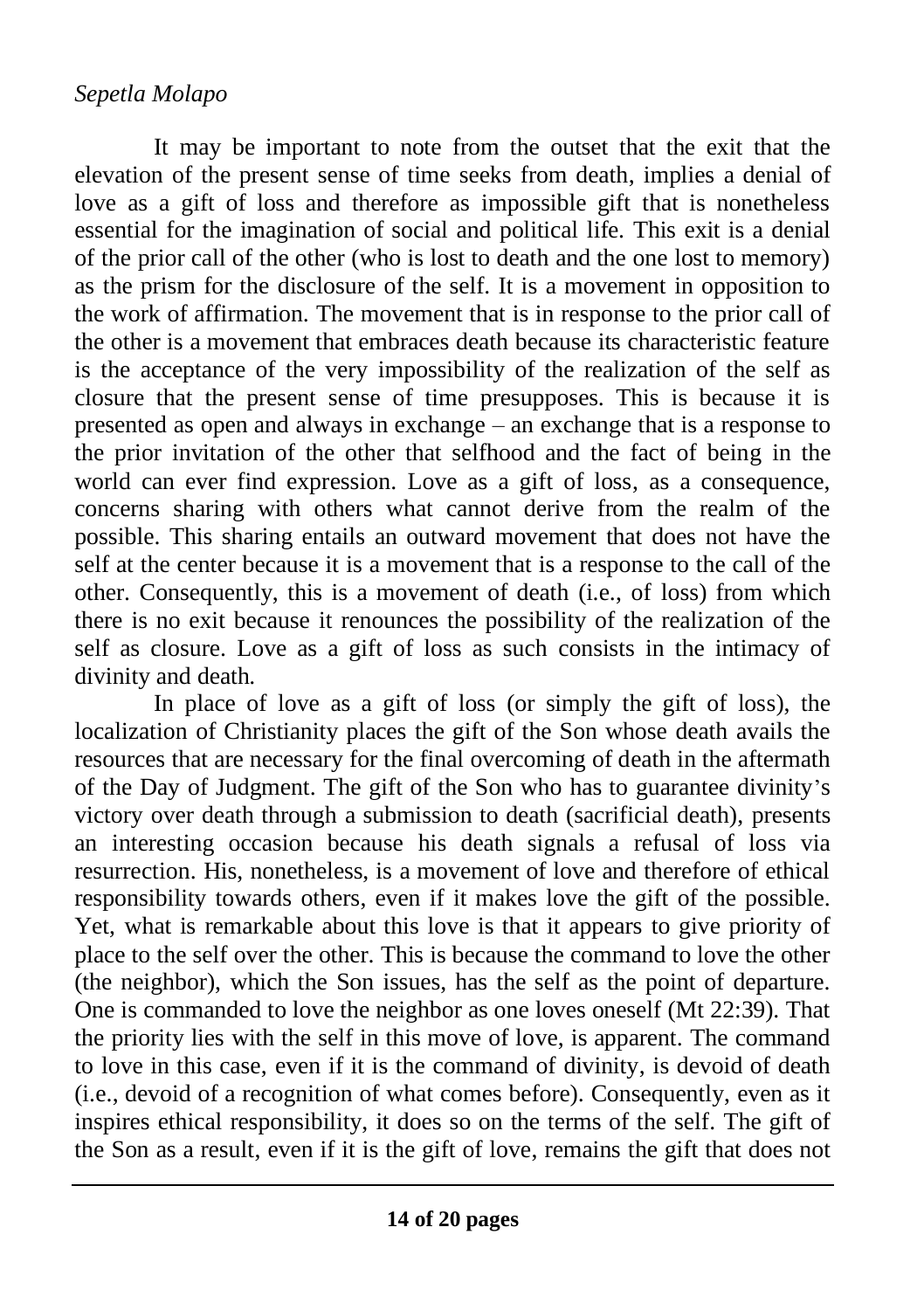know death (i.e., the priority of what comes before). This is what prevents it from a genuine encounter with the other and otherness<sup>5</sup> and this is partly why the gift of the Son anticipates the overcoming of death.

If the gift of the Son is the gift of community to the world, as Milbank suggests (Milbank 2003), then the elevation of the present sense of time positions community as something that has to occur in the absence of death. This is to say that community as a construct of the localization of Christianity in the  $19<sup>th</sup>$ -century Southern Africa, emerges as sanitized from loss and passage because it is opposed to death. Consequently, it can only find expression as an abstraction from the real (i.e., passage and loss) because it is as sanitized from death that it finds its expression. It follows as a result that in its Christian expression, community becomes an abstraction from the real. As an abstraction from the real, community retreats from location in the time prior to the present sense of time and finds articulation in space because the elevation of the present sense of time is at the same time the celebration of the priority of space over time (Molapo 2019). In this emerging Christian order, space becomes the new terrain for the articulation of community as the celebration of life as dead. The translation of molimo as the Christian God via writing as codification, consequently, has far-reaching consequences for the experience of community. This retreat from community may have furnished an infrastructure for the exploitative capitalist and colonial practices that have defined and continue to define South Africa's notorious history. Important to also note, is that this retreat of community from death upholds colonial relations that locate colonized subjects together with nature as things to be managed. This is because it is a retreat into racist reason that observes others from the prism of a European ethnocentrism. The conception of personhood, as a result, that this Christian retreat from death assumes, is equally racist.

The proximity between an emerging Christian order in the 19<sup>th</sup>century Southern Africa, and the order of modernity should not go unnoticed here. That is, if abstraction (i.e., from death) furnishes the basis for a Christian experience of community, then such a community clearly has an affinity to the project of modernity. This is because the project of modernity has as

<sup>5</sup> In their own distinct and remarkable ways, Mudimbe (1988) and Said (1978) discuss this point concerning colonial and racial conceptions and practices of otherness. The constellation of religion and race that this paper wants to make in this regard, simply tries to amplify their insights.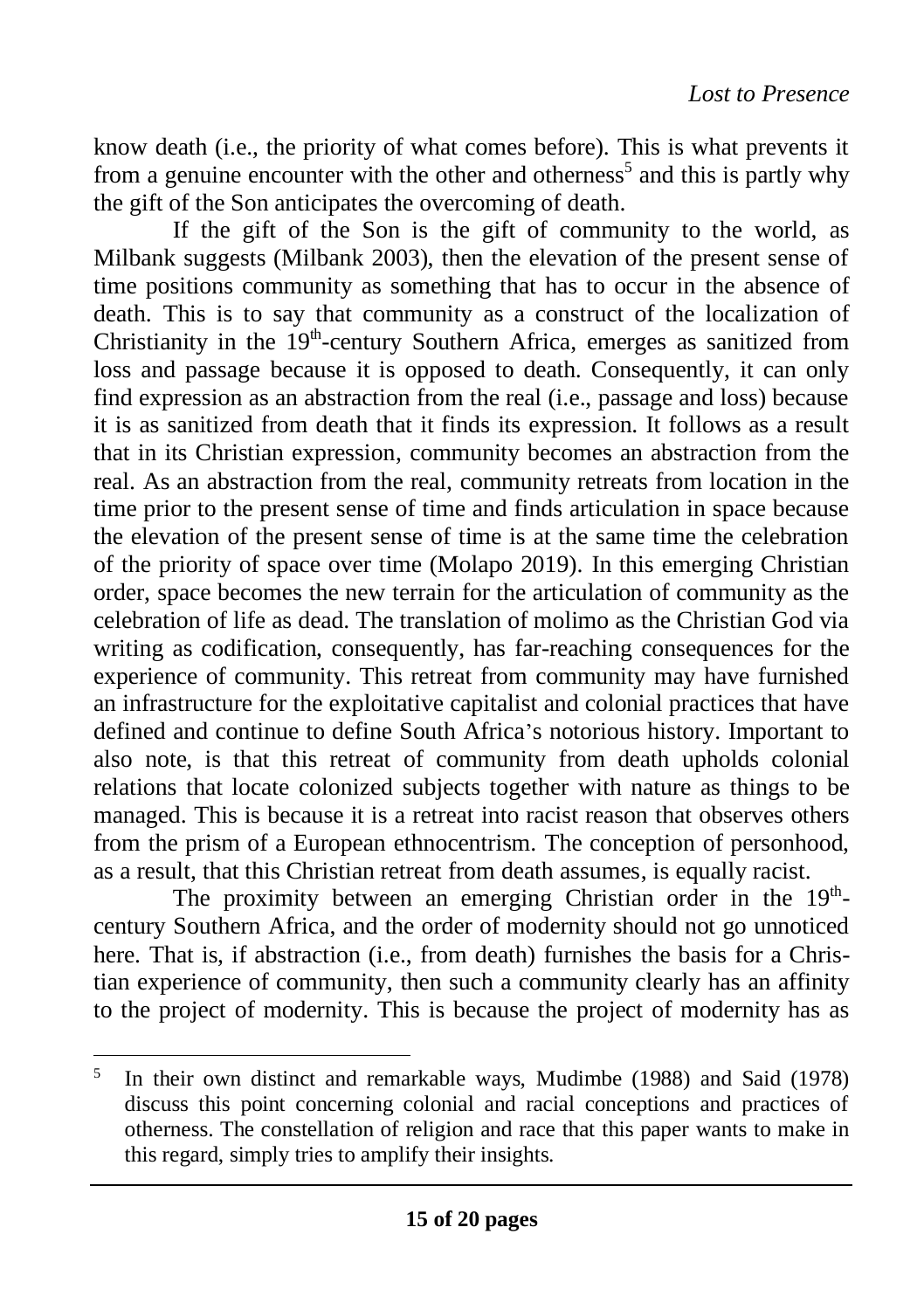one of its foundations an orientation towards the rationale and the abstract. Consequently, it is opposed to what passes and is without secure foundation (i.e., embodiment). This is why, as others point out (Milbank 2003; Pickstock 1998), it is oriented towards the formal and the abstract. Milbank argues that this orientation towards the formal and abstract finds its main expression in the market mechanism that reduces everything into a commodity. The orientation towards abstraction means that both Christianity and the project of modernity share an inclination towards utility and the life of a project. They are both an elevation of the present sense of time. This is despite the fact that Christianity, as Milbank  $(2003)$  depicts it, can still provide ground for the critique of capitalism and therefore of the project of modernity itself.

Importantly, the present sense of time does not only serve to create a chasm between love and loss, but it becomes the frame and the very basis around which Christian life becomes constituted. Conversion to Christianity on the part of the  $19<sup>th</sup>$ -century Sotho speakers, as a result, suggests embracing the present sense of time as a modality of temporality informing a new social, cultural, and political order in Southern Africa. This further implies that a conversion to Christianity coincides with and reinforces the authority of the question. That is, the elevation of the present sense of time evident in a conversion to Christianity, is in harmony with a philosophical approach that conceives of reality on the basis of the essences that constitute it. The consequence of this approach, among other things, is the valorization of ethnocentrism. Mudimbe furnishes a critique of this approach with regards to the Western European thought and its Greek heritage (Orrells 2015). The significance of this coincidence, as a consequence, is that it implies that the roots of modernity in Southern Africa lie in the localization of Christianity by European Christian missionaries<sup>6</sup>. The coincidence of Christianity with commerce and the course of civilization ought to be understood against this backdrop. They all cohere around the elevation of the present sense of time.

<sup>6</sup> While it can be stated that modernity in Southern Africa must be comprehended in relation to the expansion of colonial empires and their mercantilist forms of capitalism, this essay is of the view that the anchoring of the experience of modernity in the lives of Africans cannot be thought of in the absence of Christianity and the resources that it made possible. Christianity's capture of the body and mind of the Africans has done what guns and money could possibly not manage to do.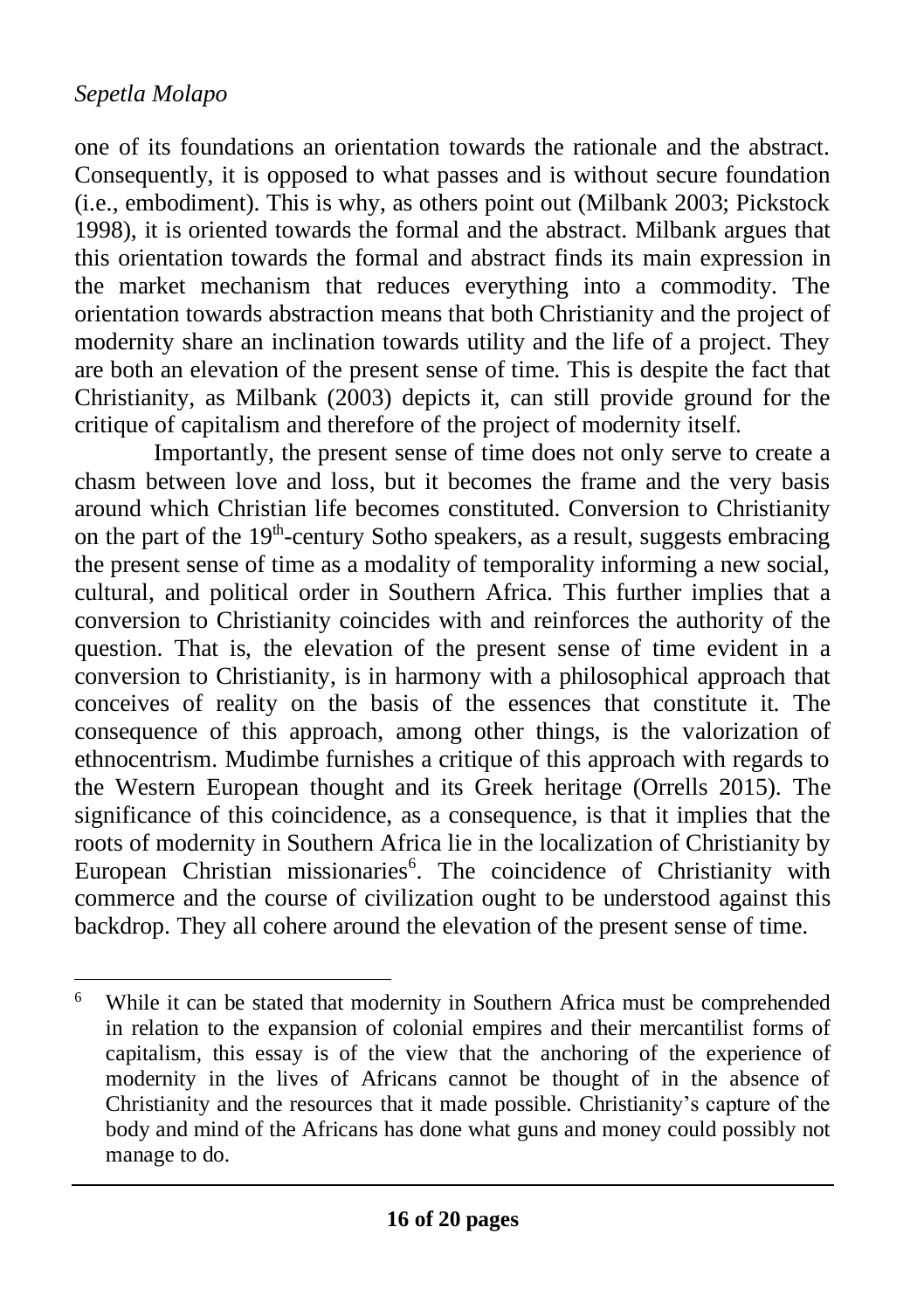With the new and emerging Christian order of things, as we have already shown, death becomes the enemy that the divinity must overcome in order for humanity to experience unity with the divinity. Nancy (1991) argues that this desire for unity with the divine – or what he calls 'communion' – informs the orientation of the Western social and political thought and its tendency for nostalgia when confronted with the alienation of modernity. This is precisely what the Day of Judgment anticipates: A community with divinity outside of death and therefore outside of time as we now know it. This lust for communion with divinity announces not only that death is undesirable but conveys the judgment which Christianity places on the violent act of bodies that have to perish<sup>7</sup>. This violence is of course regarded as a consequence of the fall and therefore the work of evil. As the work of evil, the violence, evident in dying bodies, bears testimony to an alienation from divinity and it is precisely this alienation that the Day of Judgment aims to overcome. In the final analysis, therefore, the elevation of the present sense of time concerns itself with the judgment of violence and the possibility of its dissolution.

If we consider that the elevation of the present sense of time results in the judgment of violence (the violence of bodies that have to perish), we may say that the priority of the present sense of time opens up a coincidence between violence and the authority of the question. This is to say that, while we are in the waiting room (awaiting final victory of life over death), the question of life has to be surrendered to the authority of the question. This is because perishing bodies do not only bear testimony to the invasion of life by death but raise the importance of intervening in life in order to minimize the cruelty of nature on mortal bodies. Intervening in life in order to restrain the brutality of nature appears to be precisely what articulates the connection between the elevation of the present sense of time and the authority of the question. This may perhaps furnish an interesting backdrop against which the intimacy of Christianity and health institutions in the  $19<sup>th</sup>$ -century Southern Africa may be appreciated. Christianity, particularly its relation to the

<sup>7</sup> In her path-breaking work, Sylvia Wynter (1995) identifies the binary division between spirit and flesh as central to the Christian conception of difference and the legitimization of violence enacted on bodies. Upon this oppositional model rests the entanglements of race and religion in the modern era.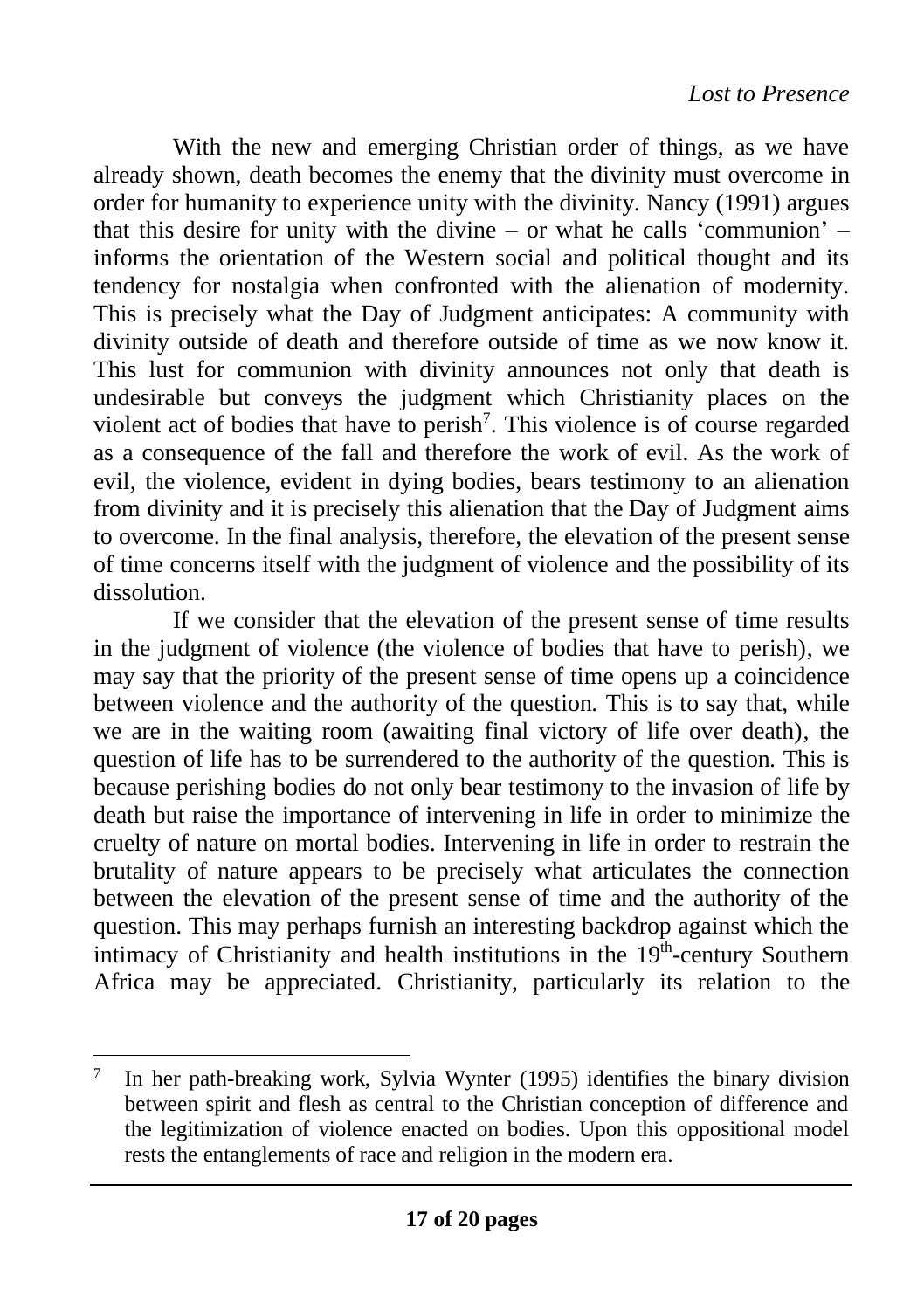institution of health, may be read as an enterprise seeking temporary relief from the terrorism of death while we await the final divine solution.

## **Conclusion**

This essay has attempted to explore the interaction between Sotho speakers and Protestant Christian missionaries in the 19<sup>th</sup>-century Southern Africa. It has entered this exploration via a critical examination of the dialectical relation between writing as affirmation and writing as a system of codification. It has argued that because the localization of Christianity relies on a process of writing about molimo, it removes molimo from passage to space wherein molimo legitimizes the inauguration of the present sense of time as the time that underscores and announces the advent of a Christian era. The consequence, of course, of this transition is the delegitimization of writing as affirmation and the associated conception of personhood as a construct of loss. Writing as affirmation becomes delegitimized, primarily because the Christian process of writing molimo separates divinity from death and makes the latter the thing that the former must overcome. It is this separation of molimo from death that stands in stark contrast to indigenous African religion that the Protestant Christian missionaries tried to dissolve.

One of the key concerns of exploring the tussle between writing as codification and writing as affirmation, has been to question the dominance of a metaphysics of absence, which continues to structure the experience of the world of the African other of this metaphysics, even beyond direct colonization. The aim of this essay is that this questioning may further contribute to a process that seeks to cut loose the stammering tongue of the African from the dominant Western metaphysics and epistemology, which continues to inform his/her existence. The main other of this dominant metaphysics and epistemology remains the adherent of indigenous African religion that remains generally neglected by the academy and intellectual discourse at large. Cutting loose the African other's stammering tongue in the face of this dominance, however, does not presuppose a return to a genuine African thought system, but is rather an invitation to a critical engagement of the modern legacy which, because of colonization, has become the heritage of the same African other. The important issue is that an engagement with the modern legacy must take seriously the African archive which indigenous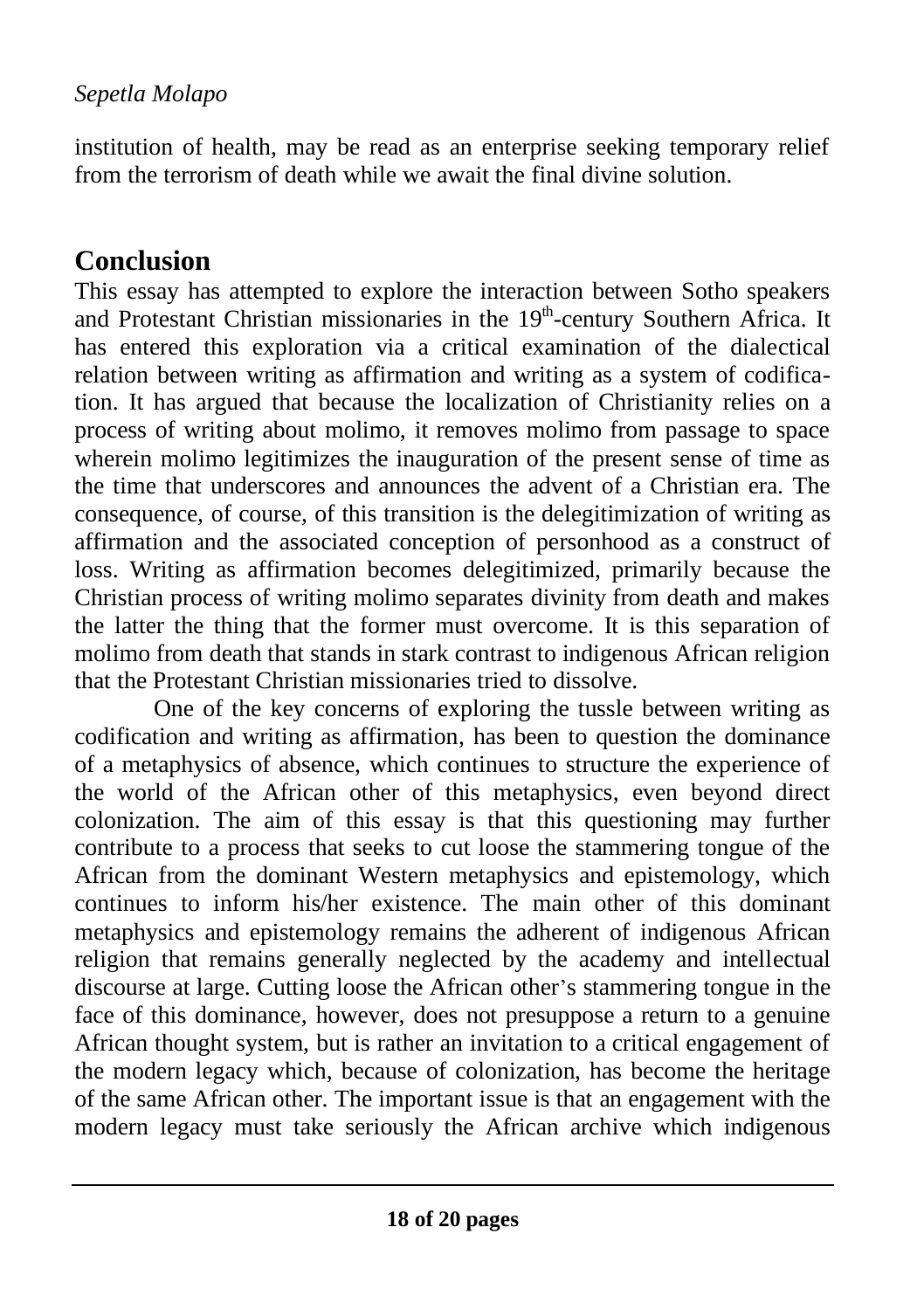African religion exemplifies, if we are to make diversity, epistemic and otherwise, the cornerstone of imagining a better humane world after direct colonization.

## **References**

- Asad, T. 1993. *Genealogies of religion: Discipline and reasons of power in Christianity and Islam*. Baltimore: Johns Hopkins University Press.
- Broadbent, S. 1865. *A narrative of the first introduction of Christianity amongst the Barolong tribe of Bechuanas, South Africa: With a brief summary of the subsequent history of the Wesleyan mission to the same people*. London: Wesleyan Mission Press.
- Cesaire, E. 1955. *Discourse on colonialism*. Pinkham, J. (trans.). New York: Monthly Review Press.
- Kagame, A. 1956. *La philosophie bantu-rwandaise de l'etre*. Brussels: Royal Academy of Overseas Sciences.
- Kolsky, E. 2005. Codification and the rule of colonial difference: Criminal procedure in British India. *Law and History Review* 23, 3: 631-683.
- Levinas, E. 1969. *Totality and infinity: An essay on exteriority*. Alphonso, L. (trans.). Dordrecht: Kluwer.
- Magesa, L. 1997. *African religion: The moral traditions of abundant life*. Maryknoll: Orbis Books.
- Manyeli, T. 1995. *Phenomenological perspective of Basotho religion*. Mazenod: Mazenod Institute.
- Mauss, M. 1954. *The gift: The form and reason for exchange in archaic societies*. London: Routledge.
- Mbiti, J.S. 1990. *African religions and philosophy*. Oxford: Heinemann.
- Mignolo, W. 2003. *The darker side of the renaissance: Literacy, territoriality and colonization*. Ann Arbor: University of Michigan Press.
- Milbank, J. 2003. *Being reconciled: Ontology and pardon*. London: Routledge.
- Moffat, J. 1842. *Missionary labours and scenes in South Africa*. London: John Snow.
- Mokoena, D.A. 1998. *Sesotho made easy*. Pretoria: J.L. Van Schaik.